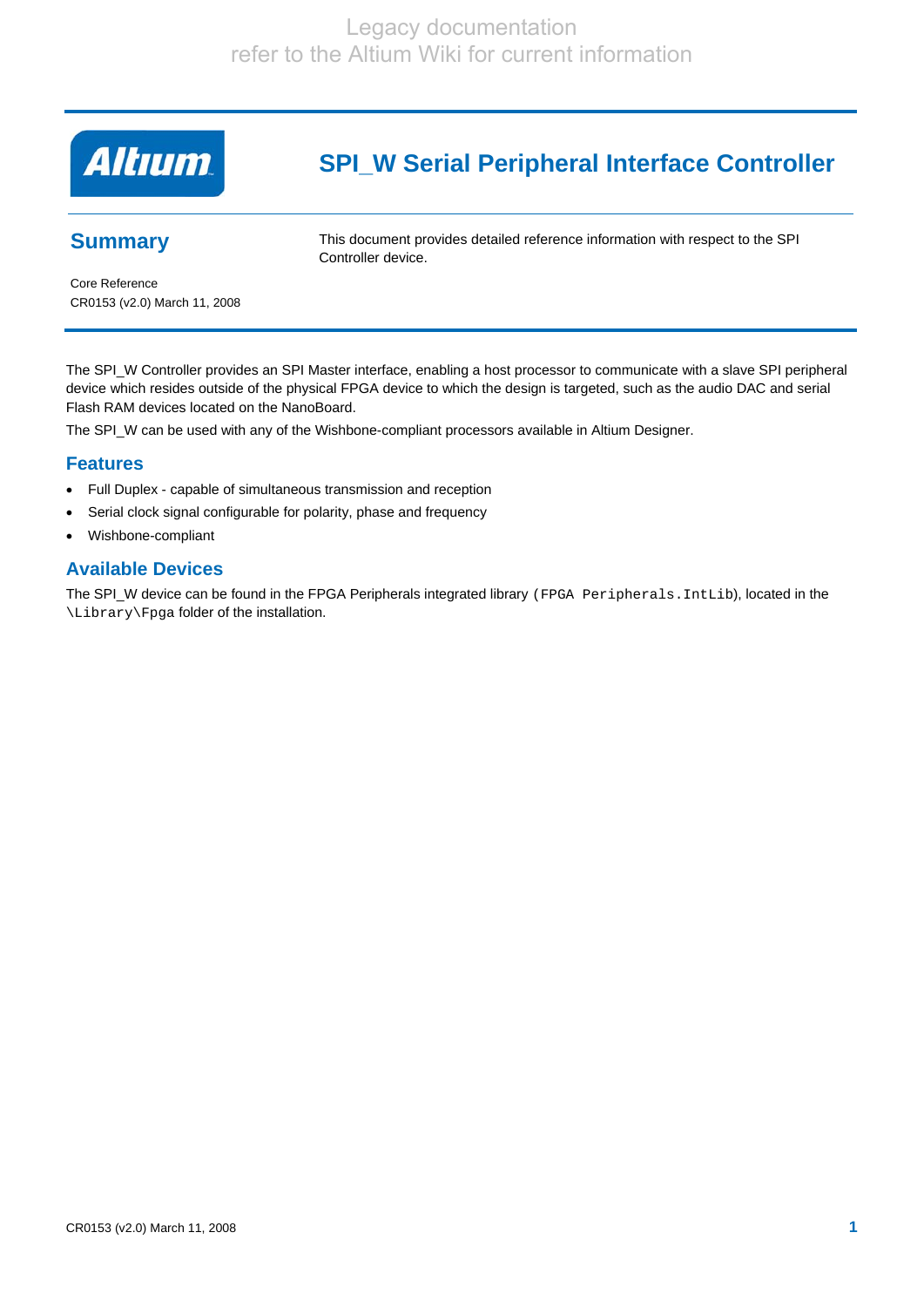# Legacy documentation

refer to the Altium Wiki for current information

## *SPI\_W Serial Peripheral Interface Controller*

# **Functional Description**

## **Symbol**



*Figure 1. SPI\_W Symbol* 

## **Pin Description**

*Table 1. SPI\_W pin description* 

| <b>Name</b> | <b>Type</b>            | <b>Polarity/Bus</b><br>size | <b>Description</b>                                                                                                                                                                                            |  |  |  |  |
|-------------|------------------------|-----------------------------|---------------------------------------------------------------------------------------------------------------------------------------------------------------------------------------------------------------|--|--|--|--|
|             | <b>Control Signals</b> |                             |                                                                                                                                                                                                               |  |  |  |  |
| CLK_I       | $\mathbf{I}$           | <b>Rise</b>                 | External system clock                                                                                                                                                                                         |  |  |  |  |
| RST_I       |                        | High                        | External system reset. If this cycle is active for at least one full cycle of the<br>external clock signal (CLK_I), all internal registers will be reset                                                      |  |  |  |  |
|             |                        |                             | <b>Microcontroller Interface Signals</b>                                                                                                                                                                      |  |  |  |  |
| STB_I       | L                      | High                        | Strobe signal. When asserted, indicates the start of a valid Wishbone data<br>transfer cycle                                                                                                                  |  |  |  |  |
| CYC_I       | T                      | High                        | Cycle signal. When asserted, indicates the start of a valid Wishbone cycle                                                                                                                                    |  |  |  |  |
| ACK_O       | O                      | High                        | Standard Wishbone-device acknowledgement signal. When this signal goes<br>high, the SPI Controller (Wishbone Slave) has finished execution of the<br>requested action and the current bus cycle is terminated |  |  |  |  |
| ADR_I       | T                      | $\overline{2}$              | Standard Wishbone address bus, used to select an internal register of the<br>Wishbone slave device for writing to/reading from.                                                                               |  |  |  |  |
| DAT O       | O                      | 8                           | Data to be sent to an external Wishbone master device (e.g. host<br>microcontroller).                                                                                                                         |  |  |  |  |
| DAT_I       | I                      | 8                           | Data received from an external Wishbone master device (e.g. host<br>microcontroller).                                                                                                                         |  |  |  |  |
| WE_I        | ı                      | Level                       | Write enable signal. Used to indicate whether the current local bus cycle is a<br>Read or Write cycle.                                                                                                        |  |  |  |  |
|             |                        |                             | $0 - Read$                                                                                                                                                                                                    |  |  |  |  |
|             |                        |                             | 1 - Write                                                                                                                                                                                                     |  |  |  |  |
| INT_O       | O                      | High                        | Interrupt signal. Note that this signal is currently grounded internally                                                                                                                                      |  |  |  |  |
|             |                        |                             | <b>SPI Interface Signals</b>                                                                                                                                                                                  |  |  |  |  |
| SPI_DOUT    | O                      |                             | Serial Data Out. This is data sent from the MCU to the target SPI peripheral                                                                                                                                  |  |  |  |  |
| SPI_DIN     |                        |                             | Serial Data In. This is data received from the target SPI peripheral, to be sent<br>to the MCU                                                                                                                |  |  |  |  |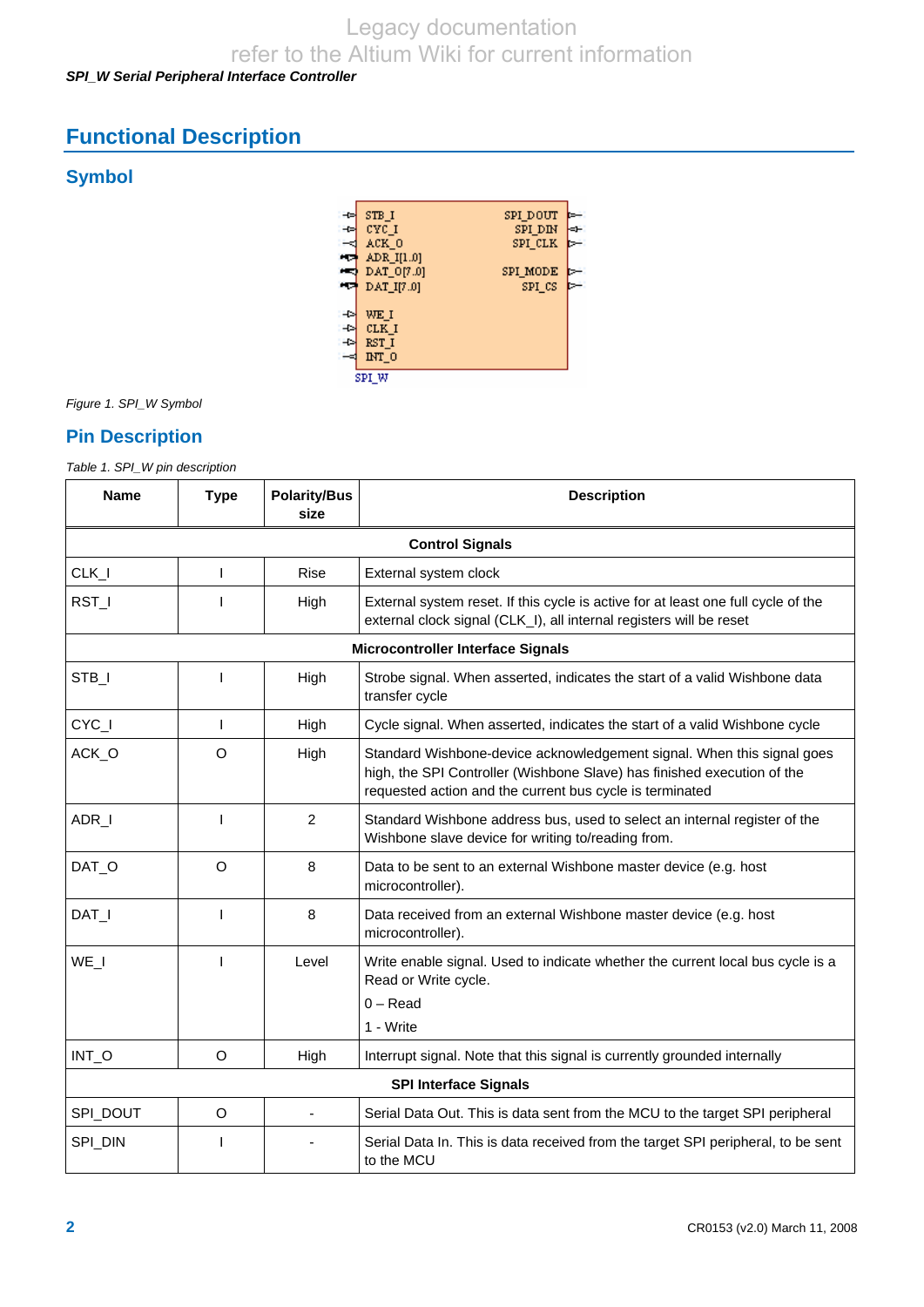## *SPI\_W Serial Peripheral Interface Controller*

| <b>Name</b> | <b>Type</b> | <b>Polarity/Bus</b><br>size | <b>Description</b>                                                                                                                                                                                                                                                                                                                                                                                                          |
|-------------|-------------|-----------------------------|-----------------------------------------------------------------------------------------------------------------------------------------------------------------------------------------------------------------------------------------------------------------------------------------------------------------------------------------------------------------------------------------------------------------------------|
| SPI CLK     | $\Omega$    |                             | Serial Clock. This signal is generated by the Controller and is used to clock<br>data sent from the target SPI device to the Controller on the SPI_DIN line                                                                                                                                                                                                                                                                 |
| SPI MODE    | ∩           | Level                       | Serial Mode. This signal is, in fact, connected directly to bit 2 of the<br>Control/Status register (CSR.2) and can be used for application-specific<br>purposes                                                                                                                                                                                                                                                            |
| SPI_CS      | ∩           | Level                       | Serial Chip Select. This signal is, in fact, connected directly to bit 1 of the<br>Control/Status register (CSR.1) and can be used for application-specific<br>purposes. For example, this signal can be used to enable a target SPI<br>peripheral device for serial communications with the Controller, by setting<br>CSR.1 to '0' and wiring the SPI_CS output to the corresponding chip select pin<br>for the peripheral |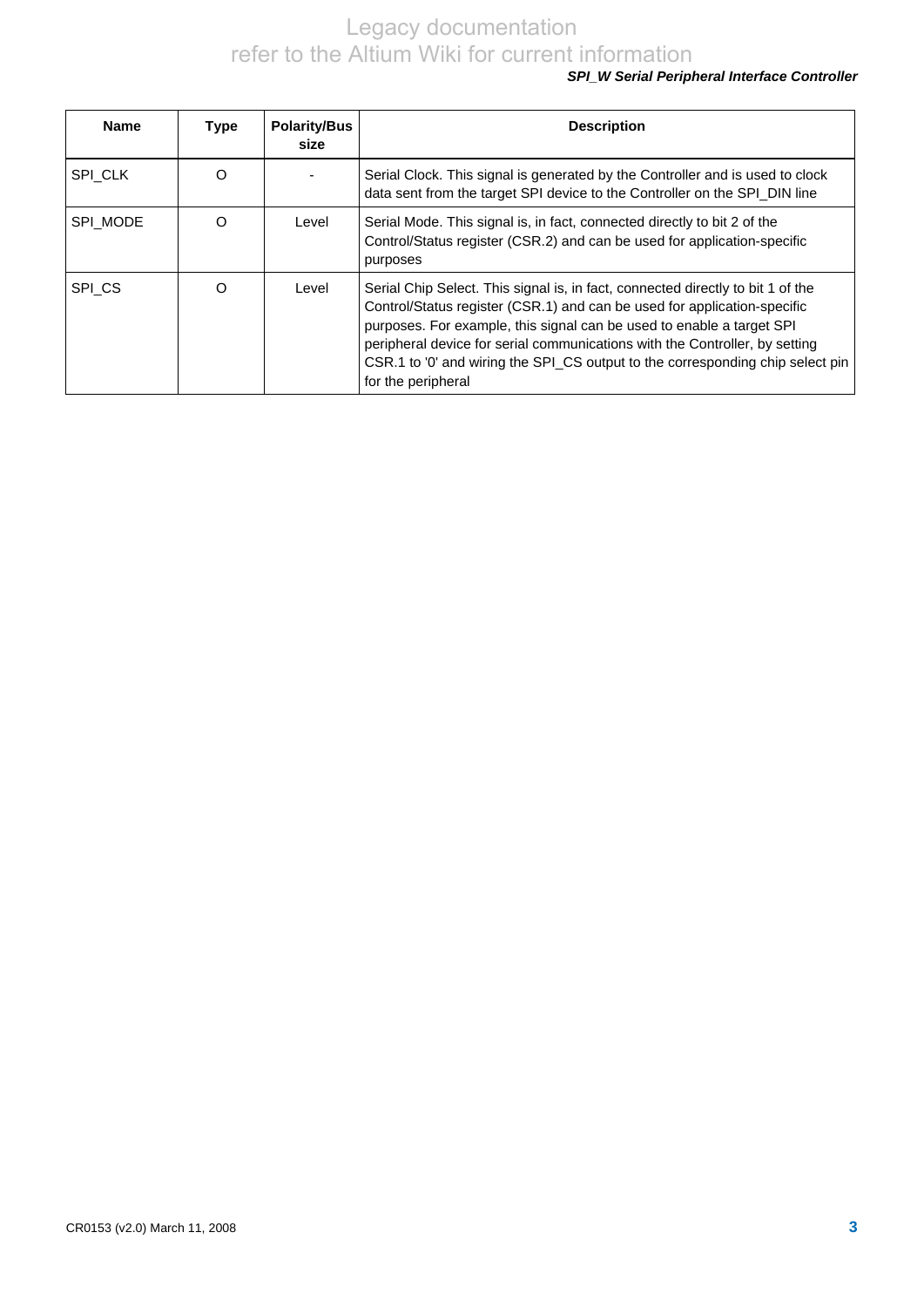# Legacy documentation

refer to the Altium Wiki for current information

## *SPI\_W Serial Peripheral Interface Controller*

## **Hardware Description**

## **Block Diagram**



*Figure 2. SPI\_W block diagram* 

## **Internal Registers**

The SPI Controller contains four internal registers that are accessible by software, as detailed in the following sections. Unless specified otherwise, registers can be both written to and read from.

## **Control/Status Register (CSR)**

This 8-bit register is used to control aspects of the SPI Controller's operation and to determine the current state of the Controller. After a reset, this register is initialized to 00h.

*Table 2. The CSR register* 

|  | I<br>×<br>٧ |
|--|-------------|
|--|-------------|

| MSB  |  |      |      |      |             | $\sim$<br>–ບ∟ |
|------|--|------|------|------|-------------|---------------|
| busy |  | cpha | cpol | mode | $\sim$<br>∾ | txen          |

*Table 3. The CSR register bit functions* 

| <b>Bit</b>        | Symbol | <b>Function</b>                                                                                                                                                                                                                                  |
|-------------------|--------|--------------------------------------------------------------------------------------------------------------------------------------------------------------------------------------------------------------------------------------------------|
| CSR.7             | busy   | Controller Busy Status flag. This bit is set High whenever the Controller has started<br>transmitting data to the target SPI peripheral device (i.e. FSM has left the IDLE state)                                                                |
| CSR.6             |        | Not used                                                                                                                                                                                                                                         |
| CSR <sub>.5</sub> |        | Not used                                                                                                                                                                                                                                         |
| CSR.4             | cpha   | SPI Clock Phase Control bit. Determines the phase of the SPI_CLK signal, in relation to the<br>transmitted data on the SPI DOUT line:                                                                                                            |
|                   |        | 0 - the first edge of the SPI_CLK signal is generated half an SPI_CLK period after the MSB<br>of the data to be transmitted is made available on the SPI_DOUT line. Data will be latched on<br>the leading edge and changed on the trailing edge |
|                   |        | 1 – the first edge of the SPI_CLK signal is generated in conjunction with the MSB of the data<br>to be transmitted being made available on the SPI_DOUT line. Data will be changed on the<br>leading edge and latched on the trailing edge       |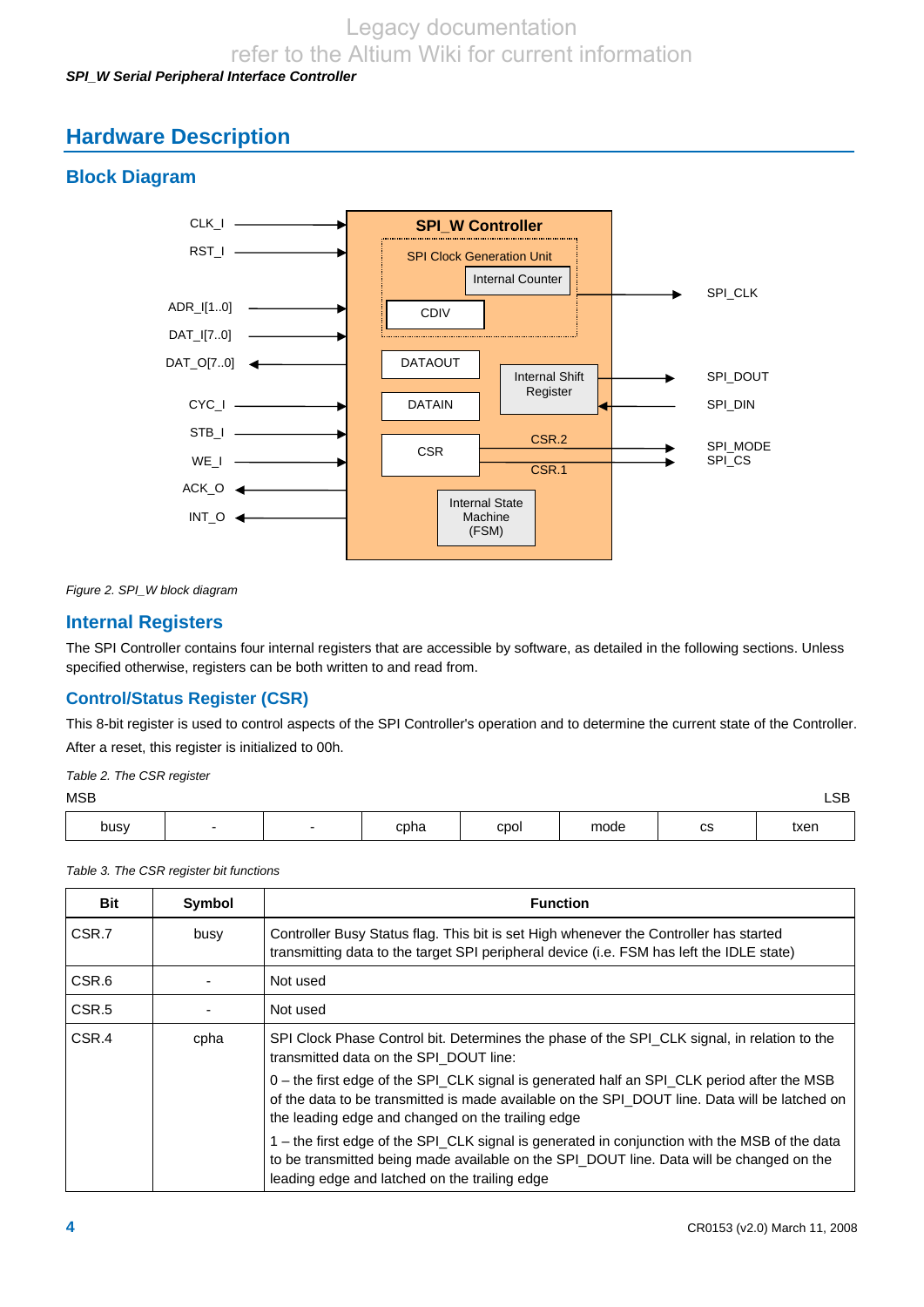## *SPI\_W Serial Peripheral Interface Controller*

| <b>Bit</b>       | Symbol    | <b>Function</b>                                                                                                                                                                                                                                                                                                                                                                                                                                    |
|------------------|-----------|----------------------------------------------------------------------------------------------------------------------------------------------------------------------------------------------------------------------------------------------------------------------------------------------------------------------------------------------------------------------------------------------------------------------------------------------------|
| CSR <sub>3</sub> | cpol      | SPI Clock Polarity Control bit. Determines the idle (inactive) state for the SPI_CLK signal:<br>0 - SPI_CLK signal is inactive Low<br>1 – SPI_CLK signal is inactive High                                                                                                                                                                                                                                                                          |
| CSR.2            | mode      | SPI MODE Control bit. This bit is directly linked to the Controller's SPI MODE output pin and<br>can be used to control this signal as required                                                                                                                                                                                                                                                                                                    |
| CSR.1            | <b>CS</b> | SPI CS Control bit. This bit is directly linked to the Controller's SPI CS output pin and can be<br>used to control this signal as required. When this signal is connected to the corresponding<br>chip select input of a peripheral SPI device, taking the signal Low will enable that device for<br>serial communications with the Controller. When the target SPI device is not selected (i.e.<br>CSR.1 is 1), it must tristate its data output |
| CSR.0            | txen      | Transfer Enable Control bit. Used to control state machine operation:<br>0 - Initiate serial communications transfer<br>1 - Inhibit serial communications                                                                                                                                                                                                                                                                                          |

**Note**: Bits 6 and 5 are ignored when writing to the register and return '0' when read. Bit 7 is Read-only.

## **Clock Divider Register (CDIV)**

This 8-bit register is used to store a divisor for use in generation of the SPI\_CLK signal, based on the external clock signal (CLK\_I). As part of the SPI Clock Generation Unit, an internal counter is used to count up to the value written to the CDIV register. The next edge of SPI\_CLK will only be generated when the internal counter reaches this divisor value.

The value written to the Clock Divider register can be anywhere in the valid range 0 to  $2^8$  – 1.

After a reset, this register is initialized to 00h.

*Table 4. The CDIV register* 

| ۰.<br>I<br>×<br>۰. |  |
|--------------------|--|
|--------------------|--|

| MSB  |                  |                  |      |      |      |      | LSB  |
|------|------------------|------------------|------|------|------|------|------|
| div7 | div <sub>6</sub> | div <sub>5</sub> | div4 | div3 | div2 | div1 | div0 |

| <b>Bit</b> | <b>Symbol</b>    | <b>Function</b>     |
|------------|------------------|---------------------|
| CDIV.7     | div7             | Clock Divisor bit 7 |
| CDIV.6     | div <sub>6</sub> | Clock Divisor bit 6 |
| CDIV.5     | div <sub>5</sub> | Clock Divisor bit 5 |
| CDIV.4     | div4             | Clock Divisor bit 4 |
| CDIV.3     | div3             | Clock Divisor bit 3 |
| CDIV.2     | div2             | Clock Divisor bit 2 |
| CDIV.1     | div1             | Clock Divisor bit 1 |
| CDIV.0     | div <sub>0</sub> | Clock Divisor bit 0 |

*Table 5. The CDIV register bit functions* 

## **Parallel to Serial Data Register (DATAOUT)**

This 8-bit write-only register is used to store the data to be transmitted to the target SPI peripheral device.

The value written to this register can be anywhere in the valid range 0 to  $2^8$  – 1.

After a reset, this register is initialized to 00h.

which is a set of the set of the set of the set of the set of the set of the set of the set of the set of the set of the set of the set of the set of the set of the set of the set of the set of the set of the set of the se

| data | data6 | data5 | data4 | data3 | data2 | data' | dataC |
|------|-------|-------|-------|-------|-------|-------|-------|
|      |       |       |       |       |       |       |       |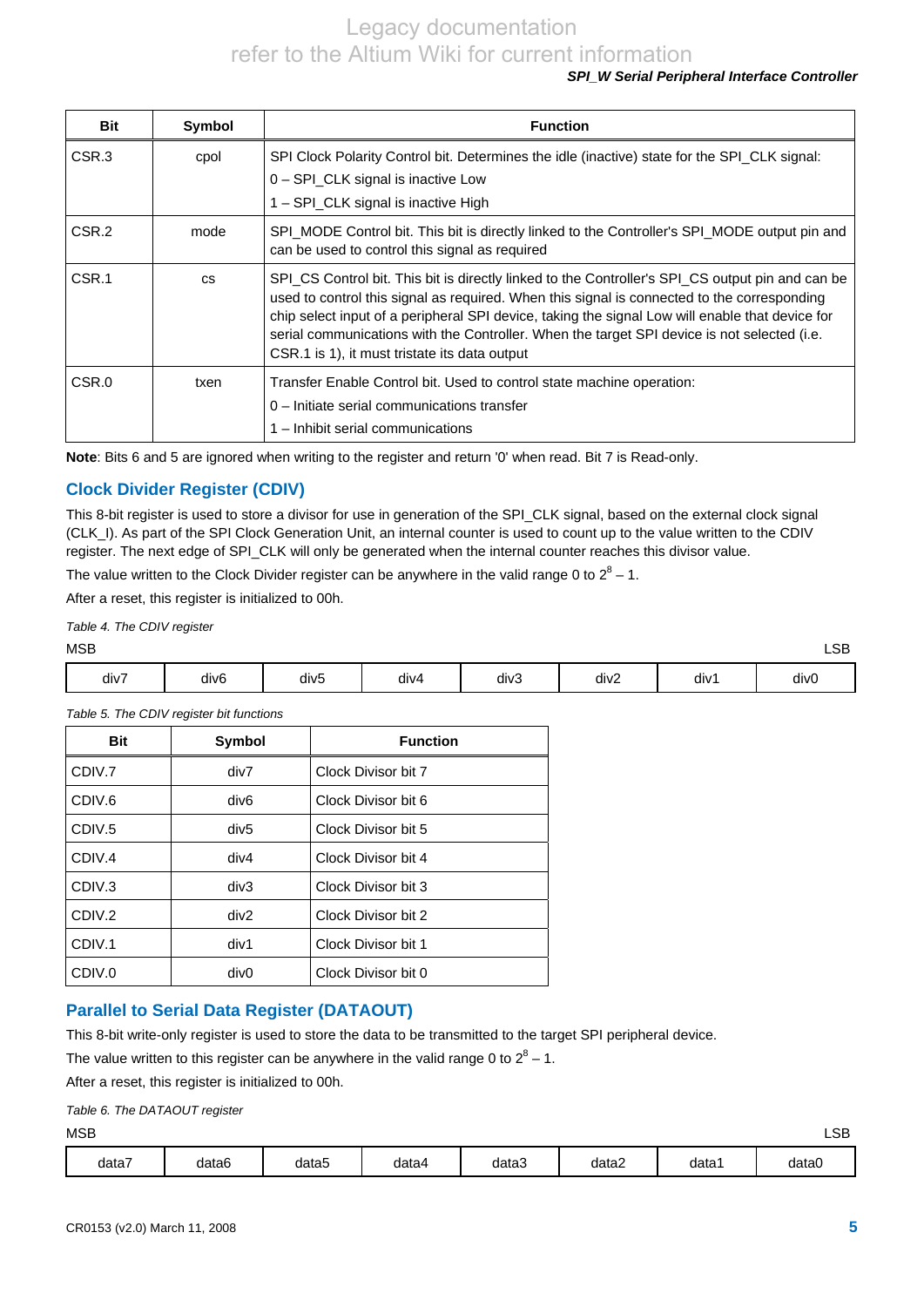## *SPI\_W Serial Peripheral Interface Controller*

#### *Table 7. The DATAOUT register bit functions*

| Bit       | Symbol | <b>Function</b>     |
|-----------|--------|---------------------|
| DATAOUT.7 | data7  | Transmit data bit 7 |
| DATAOUT.6 | data6  | Transmit data bit 6 |
| DATAOUT.5 | data5  | Transmit data bit 5 |
| DATAOUT.4 | data4  | Transmit data bit 4 |
| DATAOUT.3 | data3  | Transmit data bit 3 |
| DATAOUT.2 | data2  | Transmit data bit 2 |
| DATAOUT.1 | data1  | Transmit data bit 1 |
| DATAOUT.0 | data0  | Transmit data bit 0 |

## **Serial to Parallel Data Register (DATAIN)**

This 8-bit read-only register is used to store the data received from the target SPI peripheral device.

The value in this register can be anywhere in the valid range 0 to  $2^8$  – 1.

After a reset, this register is initialized to 00h.

*Table 8. The DATAIN register* 

| <b>MSB</b>                        |       |            |       |       |       |       | $\cap$<br>⊐כ∟ |
|-----------------------------------|-------|------------|-------|-------|-------|-------|---------------|
| $\overline{\phantom{a}}$<br>data7 | data6 | -<br>data5 | data4 | data3 | data2 | data1 | data0         |

*Table 9. The DATAIN register bit functions* 

| <b>Bit</b>           | Symbol | <b>Function</b>     |
|----------------------|--------|---------------------|
| DATAIN.7             | data7  | Received data bit 7 |
| DATAIN.6             | data6  | Received data bit 6 |
| DATAIN.5             | data5  | Received data bit 5 |
| DATAIN.4             | data4  | Received data bit 4 |
| DATAIN.3             | data3  | Received data bit 3 |
| DATAIN <sub>2</sub>  | data2  | Received data bit 2 |
| DATAIN <sub>.1</sub> | data1  | Received data bit 1 |
| DATAIN.0             | data0  | Received data bit 0 |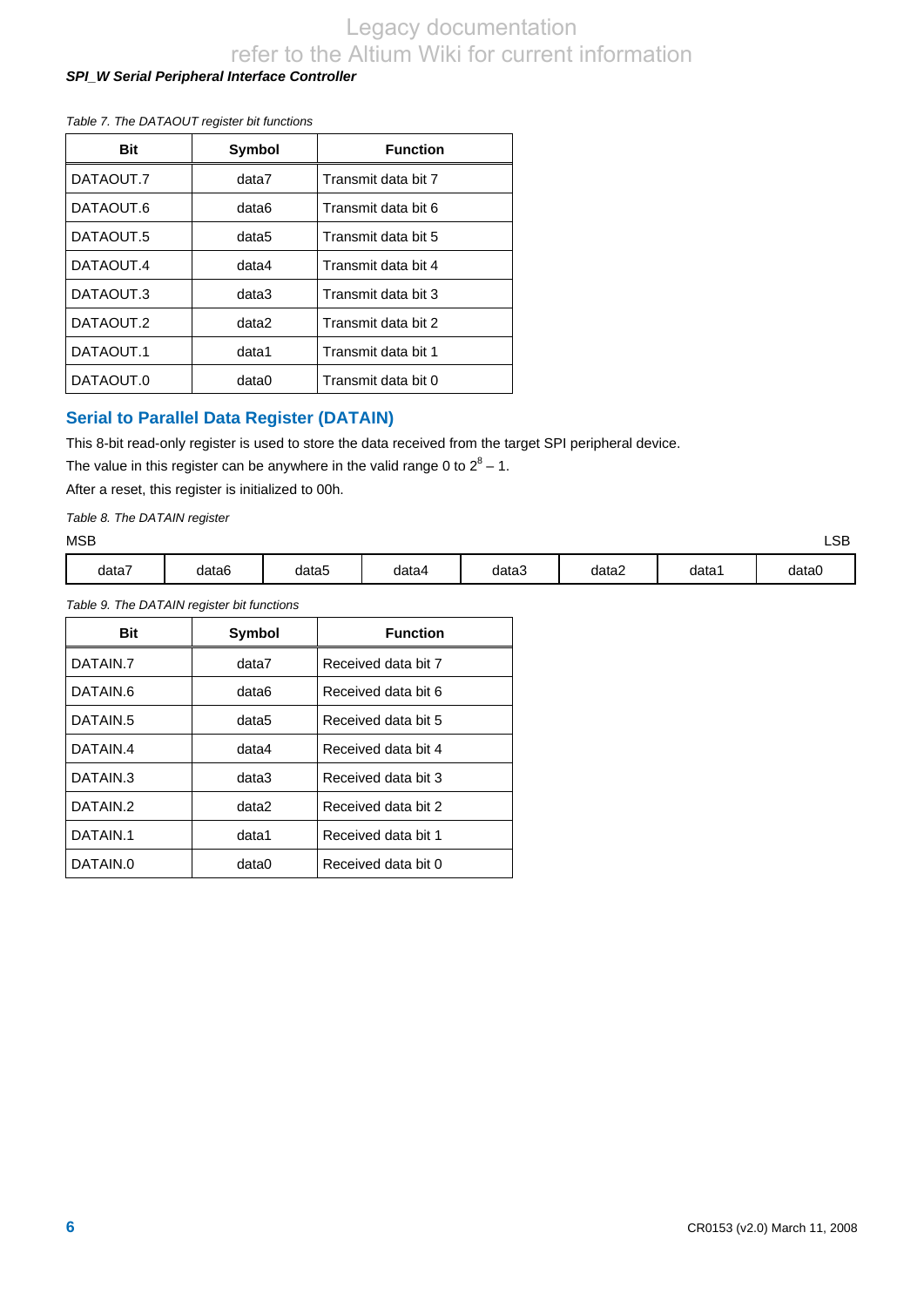# **Host to Controller Communications**

Communications between the host microcontroller and the SPI Controller is carried out over the standard Wishbone bus.

The host microcontroller can read/write (as applicable) any of the SPI\_W's four software-accessible internal registers. Selection of a particular register is achieved by supplying the 2-bit binary ID address code of the register. This code is sent to the SPI\_W and appears at its ADR\_I input. [Table 10](#page-6-0) shows the address IDs associated with each of the addressable registers.

*Table 10. Internal register address IDs* 

<span id="page-6-0"></span>

| <b>Register</b> | <b>Register Address ID</b> |
|-----------------|----------------------------|
| <b>DATAOUT</b>  | 00                         |
| <b>DATAIN</b>   | 00                         |
| <b>CSR</b>      | 01                         |
| CDIV            | 10                         |

**Note**: DATAOUT and DATAIN registers use the same address. Provided you are performing a write (WE\_I input High), you will access the DATAOUT register. When performing a read (WE I input Low), you will access the DATAIN register.

## **Writing to an Internal Register**

Data is written from the host microcontroller to an internal register in the SPI\_W, in accordance with the standard Wishbone data transfer handshaking protocol. The write operation occurs on the rising edge of the CLK\_I input and can be summarized as follows:

- The host presents the 2-bit address ID for the register to be written on its ADR\_O output and a valid byte of data on its DAT\_O output. It then asserts its WE\_O signal, to specify a Write cycle.
- The SPI\_W receives the address ID on its ADR\_I input and prepares to receive data into the selected register.
- The host asserts its STB\_O and CYC\_O outputs, indicating that the transfer is to begin. The SPI\_W, which monitors its STB\_I and CYC\_I inputs on each rising edge of the CLK\_I signal, reacts to this assertion by latching the byte of data appearing at its DAT\_I input, into the specified target register, and asserting its ACK\_O signal – to indicate to the host that the data has been received.
- The host, which monitors its ACK\_I input on each rising edge of the CLK\_I signal, responds by negating the STB\_O and CYC\_O signals. At the same time, the SPI\_W negates the ACK\_O signal and the data transfer cycle is naturally terminated.

## **Reading from an Internal Register**

Data is read from one of the SPI\_W's internal registers, in accordance with the standard Wishbone data transfer handshaking protocol. This data transfer cycle can be summarized as follows:

- The host presents the 2-bit address ID for the register to be read on its ADR\_O output. It then negates its WE\_O signal, to specify a Read cycle
- The SPI\_W receives the address ID on its ADR\_I input and prepares to transmit data from the selected register
- The host asserts its STB\_O and CYC\_O outputs, indicating that the transfer is to begin. The SPI\_W, which monitors its STB\_I and CYC\_I inputs on each rising edge of the CLK\_I signal, reacts to this assertion by presenting the valid byte of data at its DAT\_O output and asserting its ACK\_O signal – to indicate to the host that valid data is present
- The host, which monitors its ACK\_I input on each rising edge of the CLK\_I signal, responds by latching the byte of data appearing at its DATA. I input and negating the STB. O and CYC. O signals. At the same time, the SPI. W negates the ACK\_O signal and the data transfer cycle is naturally terminated.

## **Interfacing to a 32-bit Processor**

Figure 3 shows an example of how an SPI\_W Controller can be wired into a design that uses a TSK3000A 32-bit RISC processor. The target SPI device in this example is the Audio Codec located on the NanoBoard.

A configurable Wishbone Interconnect device (WB\_INTERCON) is used to simplify connection and also handle the word addressing – taking the 24-bit address line from the processor and mapping it to the 2-bit address line used to drive the peripheral.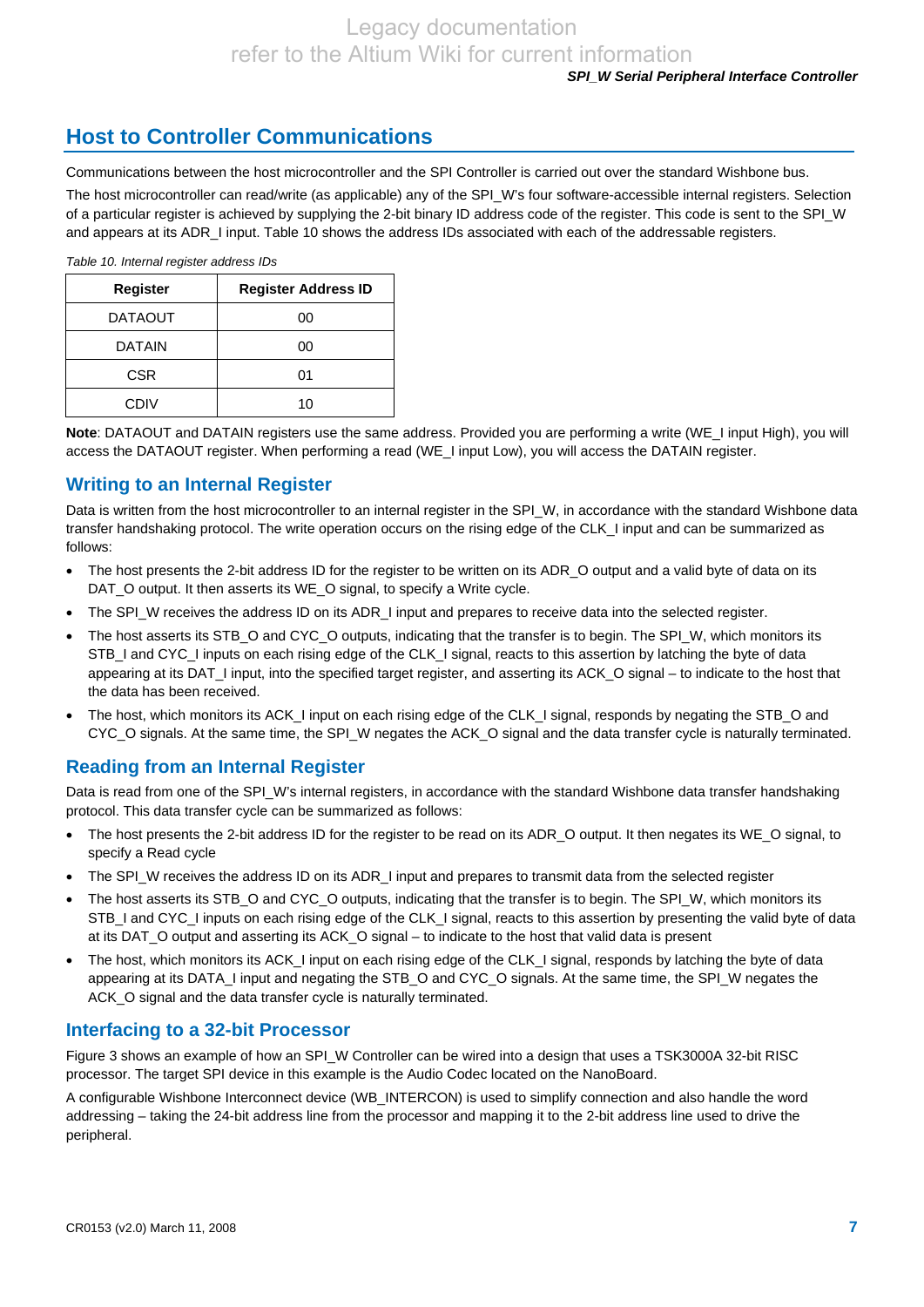## *SPI\_W Serial Peripheral Interface Controller*



*Figure 3. Example interfacing between a 32-bit processor (TSK3000A) and an SPI\_W Controller* 

Internal SPI registers are accessed directly by adding the 2-bit address for the required register to the 24-bit base address of the SPI\_W device. This base address is specified as part of the peripheral's definition when adding it as a slave to the Wishbone Interconnect. For example, if the base address entered for the device is 100000h (mapping it to address FF10\_0000h in the processor's address space), and you want to write to the Command/Status register (CSR) with binary address 01 (or 1h), the value entered on the processor's 24-bit IO ADR\_O line would be:

100000h + 1h = 100001h.

For further information on the Wishbone Interconnect peripheral, refer to the *WB\_INTERCON Configurable Wishbone Interconnect* core reference*.*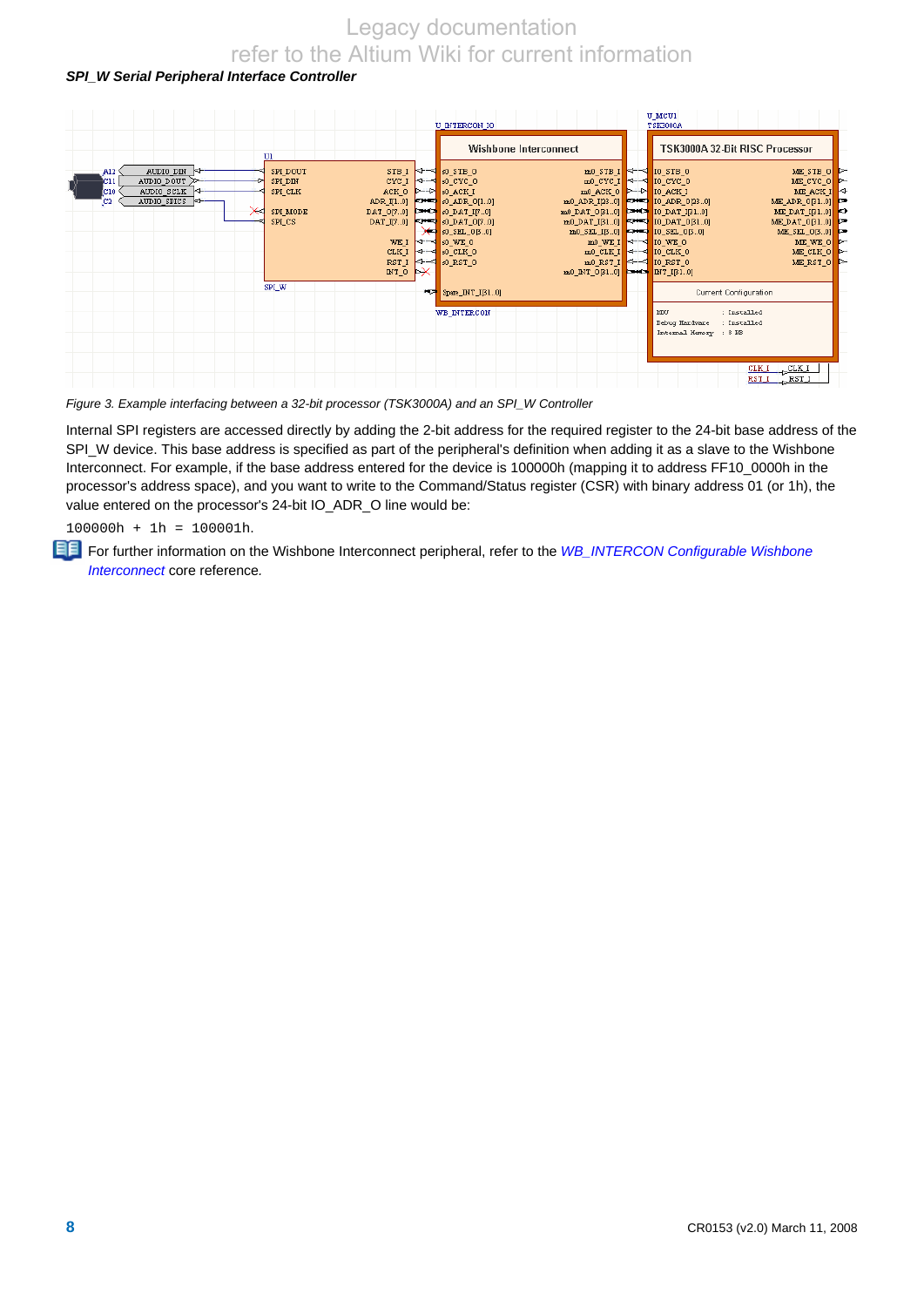### *SPI\_W Serial Peripheral Interface Controller*

# **Operation**

The following steps outline the basic procedure in order to initiate serial communications with the target SPI peripheral device:

## **Initialization**

You will need to re-initialize the Controller after each external reset. To initialize the Controller:

- Write to the CSR register, setting the following bits as required:
	- SPI\_CLK polarity and phase CSR.3 and CSR.4 respectively
	- SPI\_MODE CSR.2
	- SPI\_CS CSR.1(by default this bit will be cleared after a reset is issued to the register and therefore in the correct state for enabling the target SPI device)
	- txen CSR.0 (by default this bit will be cleared after a reset and therefore in the correct state to enable transmission upon reception of data in the Parallel to Serial Data register (DATAOUT). Should you wish to inhibit transmission, set this bit to 1)
- Write to the CDIV register with the required value for division of the CLK\_I signal, to achieve the desired SPI\_CLK frequency.

## **Transmission**

In order to start the Controller's internal state machine – and hence transmission of data to/reception of data from the target SPI device – simply write the data to be transmitted into the Parallel to Serial Data register (DATAOUT) and ensure that the txen bit in the Control/Status register is '0'.

The Controller's state machine will generate the serial clock (SPI\_CLK) and manage the data flow as follows:

- The byte of data to be transmitted will be copied into an internal shift register.
- The MSB of this data will be shifted out onto the SPI\_DOUT line (to the target SPI device). As the state machine is no longer in the IDLE state, the busy flag is set (High) in the Control/Status register (CSR.7), indicating that the Controller is transmitting
- At the same time, a bit of data is received from the target SPI device on the Controller's SPI\_DIN line and shifted into bit 0 of the internal shift register.
- An internal bit counter keeps track of the transmission, which proceeds until all 8 bits of the data to be transmitted have been sent. At this time, the internal shift register holds an 8-bit data value received from the SPI device.
- The valid byte of data is loaded from the internal shift register into the Serial to Parallel Data register (DATAIN), ready to be read by the host processor.